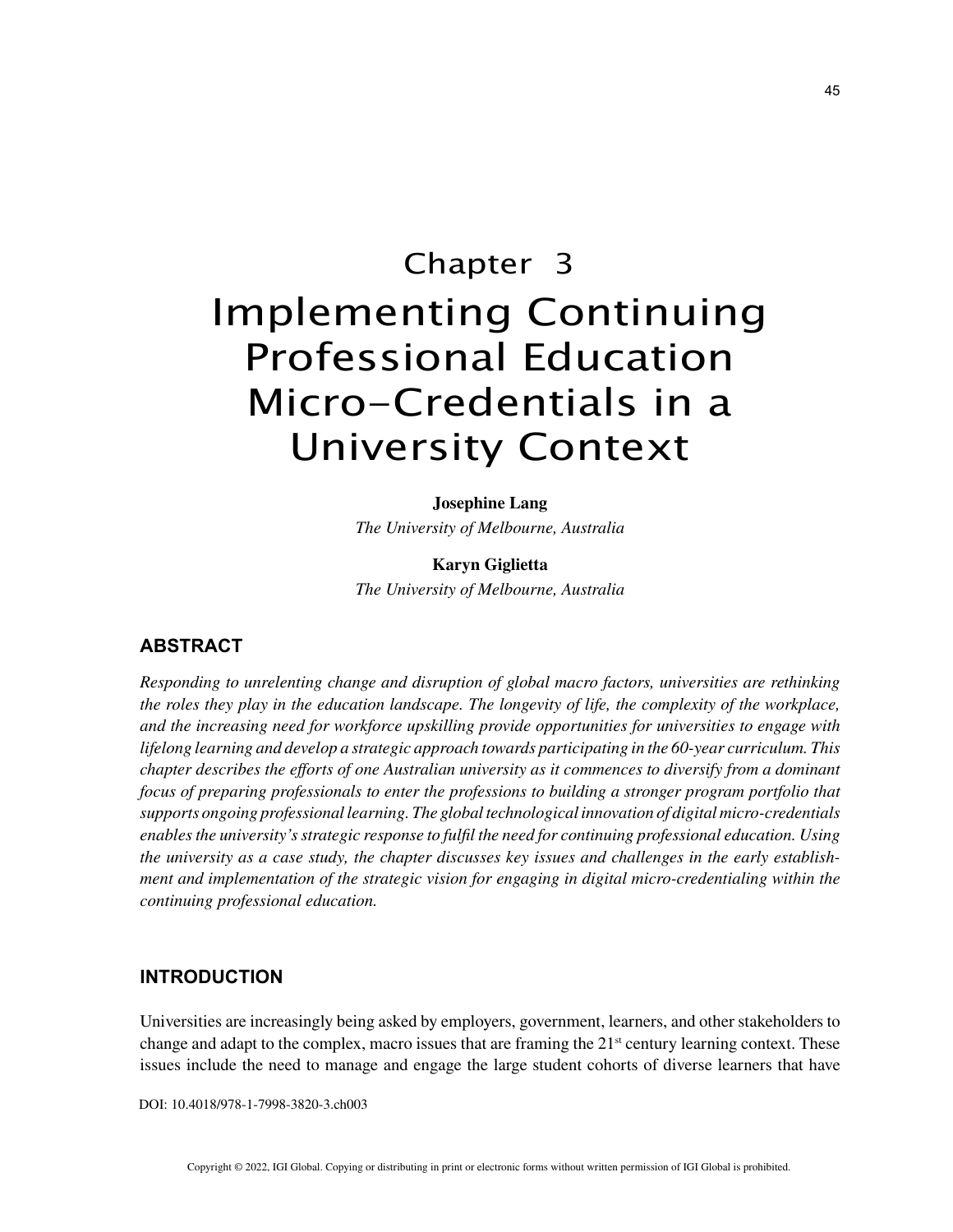entered universities due to massification of the system; the trend of significant reduction in government funds for public universities that have to do more with less, or find supplementary funds; the impact of the technological change brought about by the internet and online commerce and learning systems; the arrival of MOOCs—Massive Open Online Courses offering new models for formal learning; citizens living longer, often captured as the concept of the 100-year life; globalisation and its impacts on human and societal systems such as culture, economy and trade, technology, population; degradation of ecological systems and sustainability issues such as climate emergency; and now, of course, the impact of the COVID-19 pandemic. These issues are vast and reflect a planet under duress from multiple, significant macro factors and denotes that living in the Fourth Industrial Revolution (4IR), we are more interconnected to natural and human systems than ever—despite rarely acknowledging it. The digitalisation revolution of 4IR—and the imminent Fifth Industrial Revolution (5IR) of personalisation and connectivity—are changing the way we live, work, learn and play. These factors provide the backstory for why the university sector is intensely under pressure to change across its multiple functions.

Of particular interest to this chapter, is the complexity of factors shaping change and innovation in the way universities are credentialing, particularly for lifelong learning associated with the workplace. In general, lifelong learning holds a broad definition where it is the learning that spans across the lifetime and includes the formal learning in the formative years of compulsory and post-compulsory education, pre-professional education (often in the vocational and higher education sectors) as well as the learning within informal (often day-to-day learning) and non-formal (often structured but not leading to certification such as community or adult education) settings (Schuetze, 2007). Yet, frequently, lifelong learning is associated with learning after the formative years of formal education, particularly within the contexts of workplace learning and Continuing Professional Education. In fact, Continuing Professional Education is seen as a subset of the broader lifelong learning concept. Ultimately, Continuing Professional Education improves professional practice and is often recognised by some form of certification or credentialing. Yet, like lifelong learning, defining Continuing Professional Education can be determined from which paradigmatic framing informs its purpose and, as Laura Bierema writes, it can:

# *range from instrumentalist, functionalist views that focus on improving professional knowledge, competence, and performance to critical views that focus on bettering society by improving access, equality, and reducing marginalization and oppression (2016, p.54).*

It is argued that Continuing Professional Education can mitigate the ongoing changes in the workplace shaped by such macro factors as identified earlier; and provides ongoing professional learning and development to professionals as they contribute to improving the practices of their profession to better serve their clients (Bierema, 2016). Yet, as Bierema argues, the impact of Continuing Professional Education is unclear and challenges providers to rethink how to engage professionals in ongoing, lifelong learning for their workplace contexts. She suggests her "T-shaped professional framework holds promise for creating and sustaining more holistic, impactful CPE to help professionals more fluidly navigate the professional white water they encounter on a daily basis" (Bierema, 2016, p. 65). In this chapter, lifelong learning and Continuing Professional Education are used interchangeably because of the focus on upskilling of the workforce and how this might be acknowledged through micro-credentialing.

The traditional approach of credentialing in the university sector of its large undergraduate (generally preparing individuals for the professions) and postgraduate (often associated with Continuing Professional Education) programs, which are often delivered on campus, is being questioned as to whether